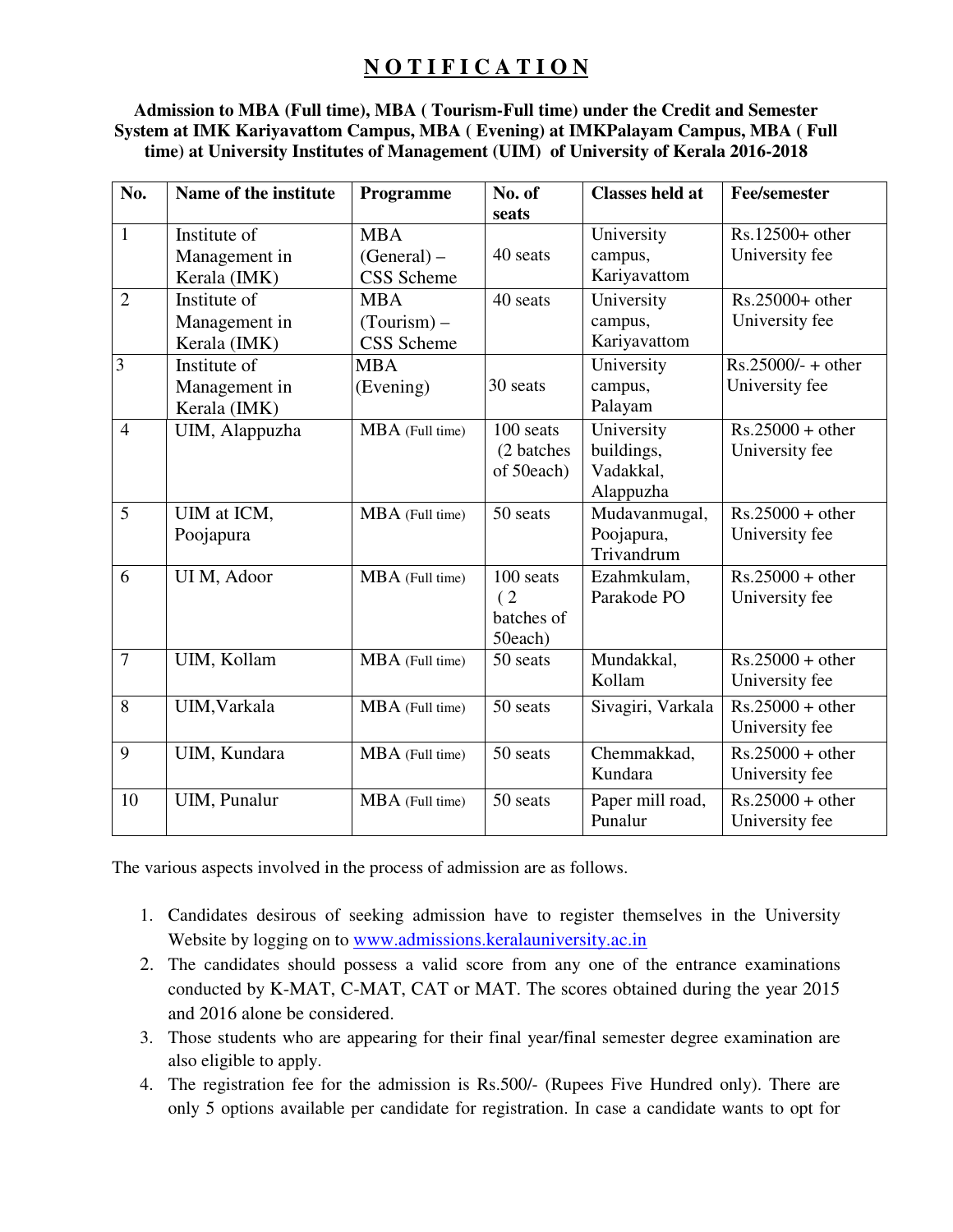more centers, an additional Rs.100/- (Rupees One hundred only) need to be paid for each centre opted over and above the five centers.

5. All registered candidates who have provided valid score card will be invited to participate in the Group Discussion and Interview to be held based on their choice of course/centre at Trivandrum, Kollam, Adoor and Alappuzha from  $22<sup>nd</sup>$  July 2016. The address of the centers are given below:

| Sl.No. | Centre     | Address                                              | Phone no.    |
|--------|------------|------------------------------------------------------|--------------|
| 1.     | Trivandrum | of Cooperative Management,<br>Institute              | 0471-2341326 |
|        |            | Poojappura, Trivandrum 695012                        |              |
| 2.     | Kollam     | Building,<br>Near<br>Technopark                      | 0474-2765100 |
|        |            | ThumaraTemple, Mudakkal, Kollam 691                  |              |
|        |            | 001                                                  |              |
| 3.     | Adoor      | Emson Buildings, Parakkode.P.O, Adoor   0473-4203200 |              |
|        |            | 691554                                               |              |
| 4.     | Alappuzha  | Kerala University Building, Vadakkal.P.O.,           | 0477-2269289 |
|        |            | Sanathanapuram, Alappuzha 688003                     |              |

- 6. The provisional rank list for admission to the MBA programmewhich will be prepared on the basis of the score obtained by the candidate in the Entrance Test (70% weightage), Group Discussion (15% weightage) and Interview (15 % weightage) ,will be published in the last week of July 2016.
- 7. The counseling for admission will be held during the first week of August. Once a candidate chooses a centre and pays the fee, he or she under any circumstances cannot be transferred to any other centre even if any vacancies are available. Hence care must be taken while choosing a centre.
- 8. After the registration process is over, there is no need to send the hard copies to the University/ IMK/UIM. Once the print out page appears, the candidate has registered successfully.
- **9.** Candidates who have passed their Degree or Masters Degree from other Universities should produce the Eligibility Certificate issued by the University of Kerala (Course Equivalency Certificate) at the time of admission. *Only those candidates who produce eligibility certificate and mark lists ofDegree or Masters Degree*, *at the time of counseling, will be considered for admission.*
- 10. The counseling for admission will be held on  $3<sup>rd</sup>$  August 2016 at the IMK, Kariavattom Campus for MBA ( Full time), MBA ( Tourism-Full time) under CSS stream and MBA (Evening).

a. IMK, MBA (General-40 seats) and MBA (Tourism – 40 seats) will be filled first. (20 in the merit and 20 in the reservation category of each programme) on the day of counseling.

b. In the absenceeligible SC/ST candidates, the same will be filled by candidates belonging to OEC category and subsequently by SEBC candidates and finally by General candidates.

11. The counseling for admission to MBA (Full time) programmes at UIM's will be held on  $4<sup>th</sup>$ August 2016 at the respective UIM's. If any seat remains vacant, the same will be filled on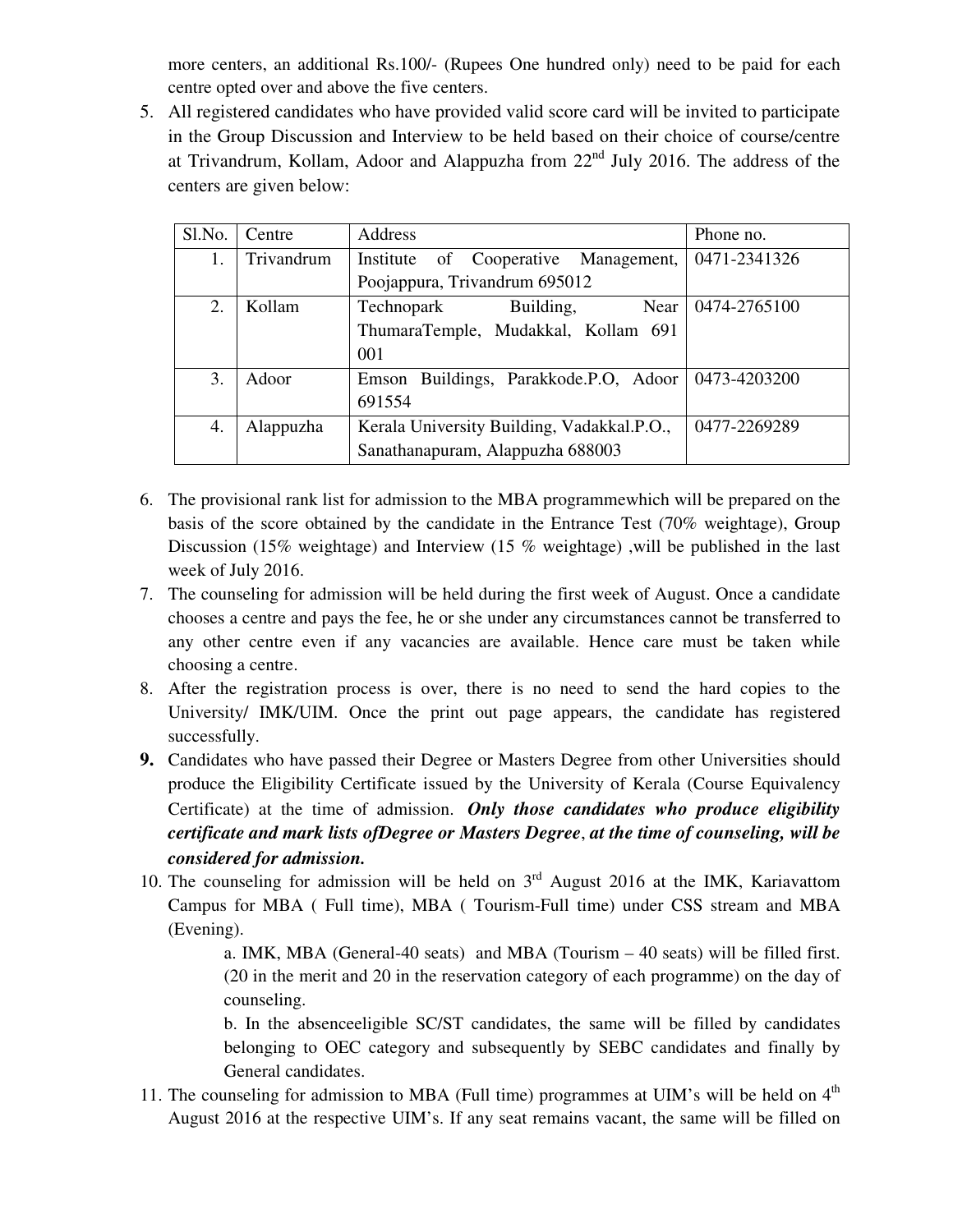6<sup>th</sup> August 2016 at IMK/UIM's. In the absence eligible SC/ST candidates, the same will be filled by candidates belonging to OEC category and subsequently by SEBC candidates and finally by General candidates.

#### **Eligibility for admission:**

The candidate should have passed the degree from any Indian University, under the regular stream, recognized by the University of Kerala and shall be in the  $10+2+3$  pattern (or in  $10+2+4$ ) pattern). In all the cases the student should have passed the degree examination with not less than 50% marks/equivalent grade (no rounding off allowed)in Part III /core+complimentary in BA, B.Sc., B.Com. etc., or 50% marks/equivalent grade (no rounding off allowed) in aggregate in case of B.E/ B.Tech, B.Sc. (Agri.) and other 4/5 year degree courses. The candidates, who have passed MA/M.Sc./M.Com.or any other PG Degree recognized by the University of Kerala with 50% of marks/equivalent grade in aggregate, are also eligible for admission. SC/ST candidates shall be given relaxation as per University rules.

#### **Mandatory Reservation:**

| Sl.No. | Seat reservation                              | Percentage |
|--------|-----------------------------------------------|------------|
| 1.     | Merit (On the basis of merit)                 | 50         |
| 2.     | <b>Backward</b><br>Socially and Educationally | 20         |
|        | Classes (SEBC)                                |            |
|        | (a) Ezhava (EZ) $8\%$                         |            |
|        | (b) Muslim (MU) $7\%$                         |            |
|        | (c) Latin Catholic /SIUC (LC) 1%              |            |
|        | (d) Other Backward Christian (BX) $1\%$       |            |
|        | (e) Other Backward Hindu (BH) $3\%$           |            |
| 3.     | *Economically backward among forward          | 10         |
|        | communities (BPL)                             |            |
| 4.     | <b>Scheduled Castes/ Scheduled Tribes</b>     | 20         |
|        | Scheduled Castes 15%                          |            |
|        | Scheduled Tribes 05%                          |            |

<sup>\*</sup>Candidates who enjoy communal reservation such as SEBC, SC/ST who have **BPL endorsement in the Ration Card are not eligible for BPL reservations.** Only candidates belonging to Forward Communities who are Economically Backward are eligible for BPL reservations as per G.O.(M.S)No.108/2008/H.Edn dated 20.09.2008.Such candidates must produce BPL certificate from the Village Officer/Revenue Authority concerned.